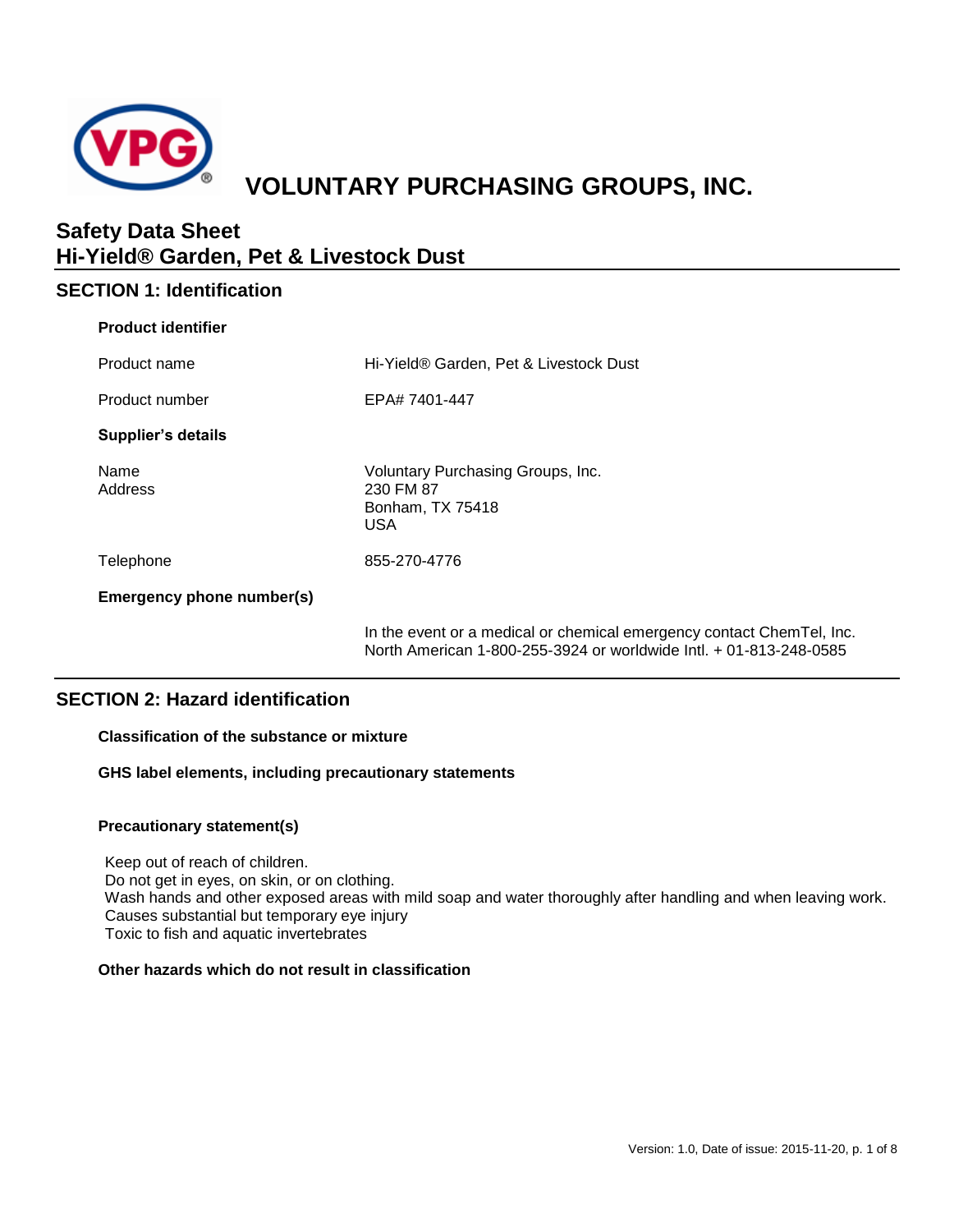## **SECTION 3: Composition/information on ingredients**

## **Substances**

## **Hazardous components**

## **1. Permethrin 0.25%**

| EC no.    | 258-067-9    |
|-----------|--------------|
| CAS no.   | 52645-53-1   |
| Index no. | 613-058-00-2 |

## **SECTION 4: First-aid measures**

#### **Description of necessary first-aid measures**

| General advice                                                                                           | If potential for exposure exists, refer to Section 8 for specific personal<br>protective equipment. Never give anything by mouth to an unconscious<br>person. If you feel unwell, seek medical advice (show the SDS and label<br>where possible).                       |  |
|----------------------------------------------------------------------------------------------------------|-------------------------------------------------------------------------------------------------------------------------------------------------------------------------------------------------------------------------------------------------------------------------|--|
| If inhaled                                                                                               | Move person to fresh air. If person is not breathing, call an emergency<br>responder or ambulance, then give artificial respiration; if by mouth to mouth<br>use rescuer protection (pocket mask etc.). Call a poison control center or<br>doctor for treatment advice. |  |
| In case of skin contact                                                                                  | Take off contaminated clothing. Rinse skin immediately with plenty of water<br>for 15-20 minutes, followed by warm water rinse. Call a poison control center<br>or doctor for treatment advice.                                                                         |  |
| In case of eye contact                                                                                   | Hold eyes open and rinse slowly and gently with water for 15-20 minutes.<br>Remove contact lenses, if present, after the first 5 minutes, then continue<br>rinsing eyes. Call a poison control center or doctor for treatment advice.                                   |  |
| If swallowed                                                                                             | Rinse mouth without swallowing. Do NOT induce vomiting. Call a poison<br>control center or doctor for treatment advice.                                                                                                                                                 |  |
| Personal protective equipment for first-aid responders<br>Refer to Section 8 for self-protection advice. |                                                                                                                                                                                                                                                                         |  |

#### **Most important symptoms/effects, acute and delayed**

Not expected to present a significant hazard under anticipated conditions of normal use.

#### **Indication of immediate medical attention and special treatment needed, if necessary** No data available.

## **SECTION 5: Fire-fighting measures**

**Suitable extinguishing media** Foam, Water Spray, Sand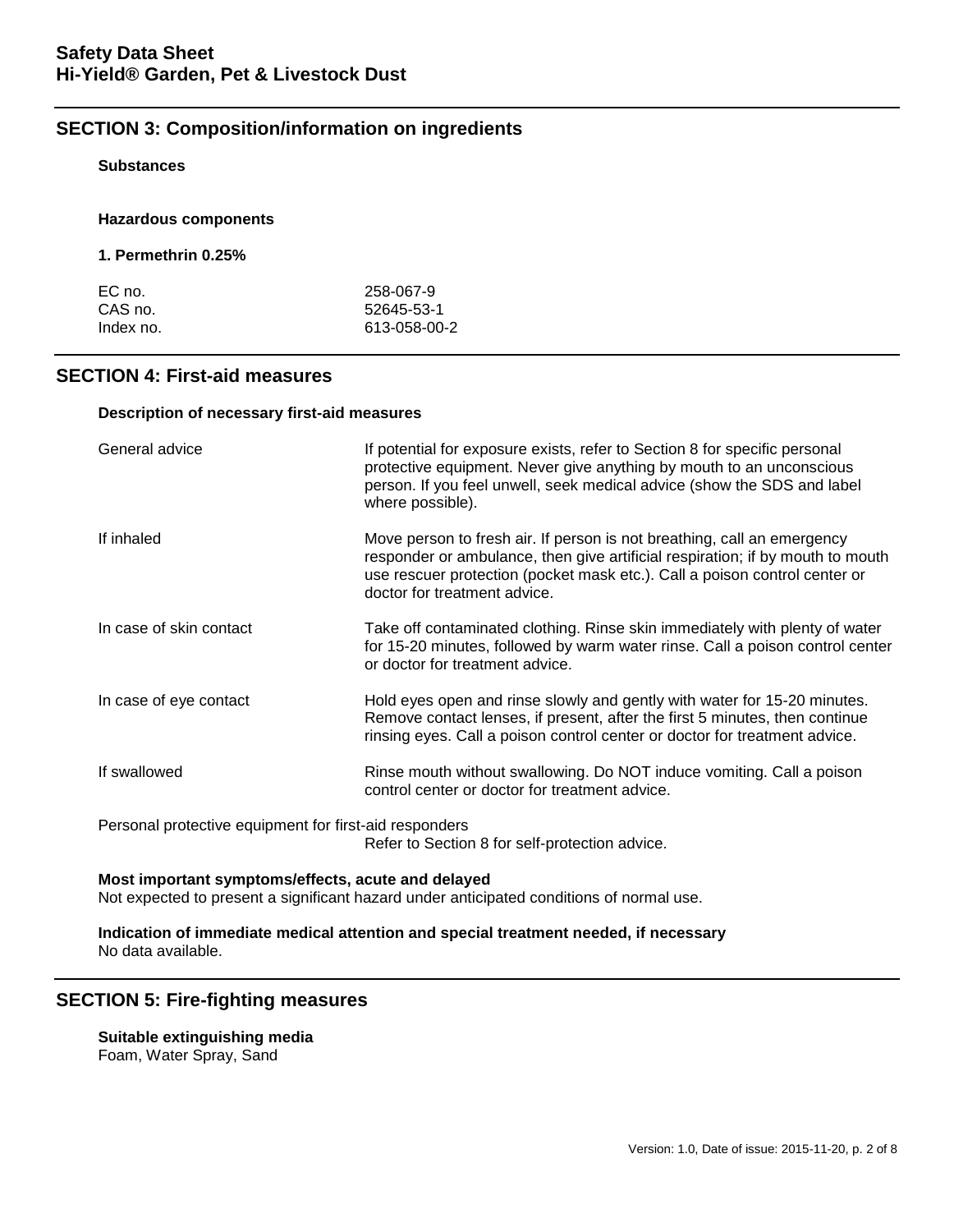## **Specific hazards arising from the chemical**

No data available.

#### **Special protective actions for fire-fighters**

As in any fire, wear self-contained breathing apparatus pressure-demand, MSHA/NIOSH approved (or equivalent) and full protective gear. Keep upwind. Isolate hazard area. Avoid inhalation of smoke and fumes. Use water or foam to reduce fumes. Do not touch spilled material. If possible, move containers from area. Extinguish only if flow can be stopped. Use flooding amounts of water as a fog. Cool containers with flooding amounts of water from as far a distance as possible. Avoid breathing vapors.

## **Further information**

No additional data.

## **SECTION 6: Accidental release measures**

## **Personal precautions, protective equipment and emergency procedures**

Evacuate non-essential personnel from the area to prevent human exposure. Ventilate area. Avoid creation of dust. Stop the source of the spill. Contain the spill to prevent further contamination of the soil, surface water, or ground water. Remove all sources of ignition.

#### **Environmental precautions**

Prevent from entering into soil, ditches, sewers, waterways and/or groundwater. See Section 12, Ecological Information. Spills or discharge to natural waterways is likely to kill aquatic organisms.

#### **Methods and materials for containment and cleaning up**

On land, sweep or shovel into suitable containers. Minimize generation of dust. Store away from other materials in marked containers.

#### **Reference to other sections**

See Section 8: Exposure-Protection.

## **SECTION 7: Handling and storage**

## **Precautions for safe handling**

Keep out of reach of children. Do not swallow. Avoid contact with eyes, skin, and clothing. Avoid breathing dust. Use with adequate ventilation. Wash thoroughly after handling. See Section 8, EXPOSURE CONTROLS AND PERSONAL PROTECTION.

#### **Conditions for safe storage, including any incompatibilities**

Store in a dry place. Store in original container. Keep containers closed when not in use. Do not store near food, foodstuffs, drugs or potable water supplies.

Incompatible materials: Heat sources.

## **SECTION 8: Exposure controls/personal protection**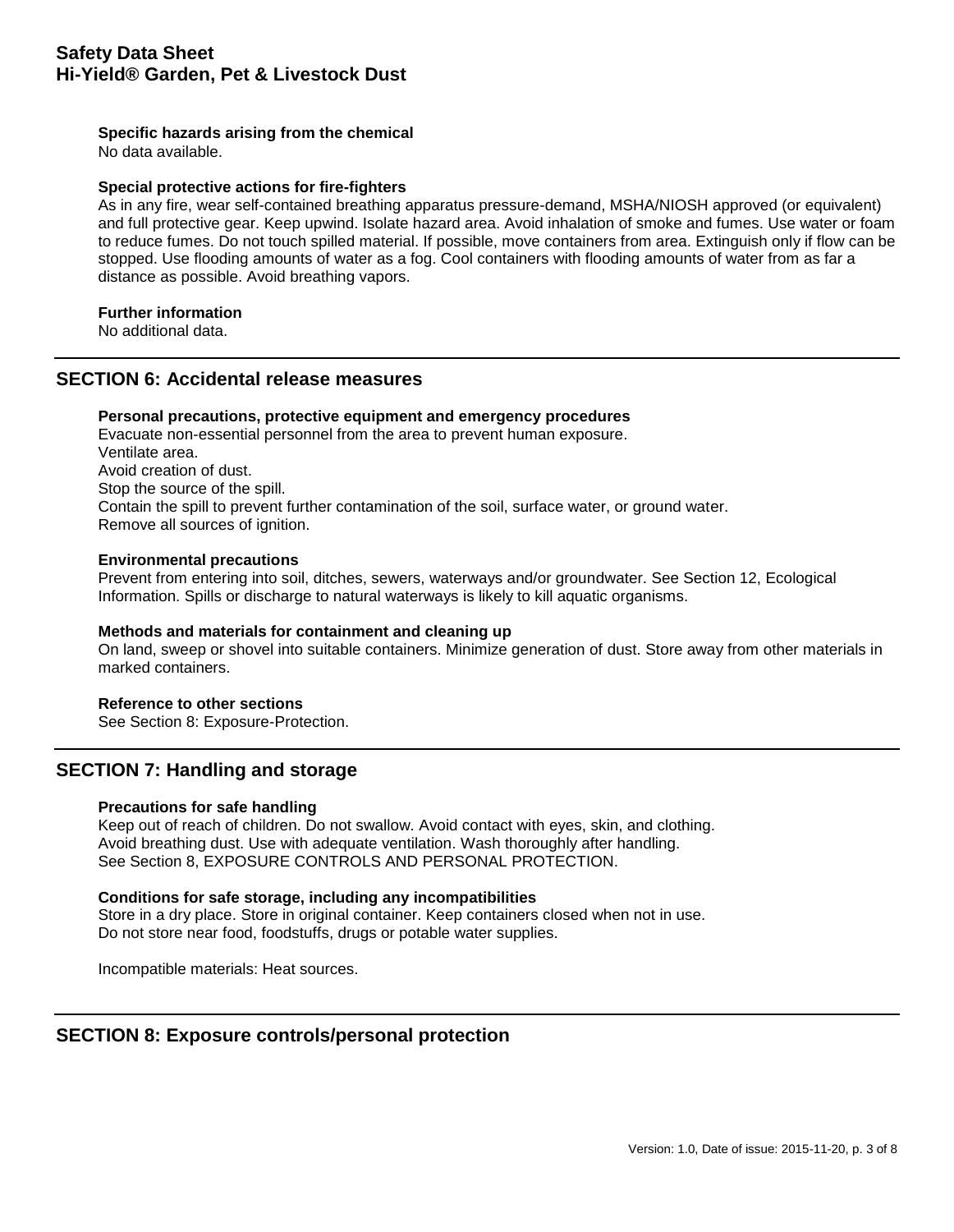## **Appropriate engineering controls**

Avoid all unnecessary exposure. Keep area well ventilated. When using, do not eat, drink or smoke.

## **Individual protection measures, such as personal protective equipment (PPE)**

#### **Eye/face protection**

Use safety glasses (with side shields).

## **Skin protection**

Use gloves chemically resistant to this material when prolonged or frequently repeated contact could occur. Examples of preferred glove barrier materials include: Neoprene. Nitrile/butadiene rubber ("nitrile" or "NBR"). Polyvinyl chloride ("PVC" or "vinyl"). NOTICE: The selection of a specific glove for a particular application and duration of use in a workplace should also take into account all relevant workplace factors such as, but not limited to: Other chemicals which may be handled, physical requirements (cut/puncture protection, dexterity, thermal protection), potential body reactions to glove materials, as well as the instructions/specifications provided by the glove supplier.

## **Body protection**

Wear clean, body-covering clothing.

## **Respiratory protection**

Respiratory protection should be worn when there is a potential to exceed the exposure limit requirements or guidelines. If there are no applicable exposure limit requirements or guidelines, wear respiratory protection when adverse effects, such as respiratory irritation or discomfort have been experienced, or where indicated by your risk assessment process. For most conditions, an approved mask should be needed; however, in dusty atmospheres, use an approved particulate respirator. The following should be effective types of air-purifying respirators: Organic vapor cartridge with a particulate pre-filter.

## **SECTION 9: Physical and chemical properties**

## **Information on basic physical and chemical properties**

| Appearance/form                         | Beige/tan solid       |
|-----------------------------------------|-----------------------|
| Odor                                    | Insecticide type odor |
| Odor threshold                          | No data available.    |
| рH                                      | $5.5 - 7$             |
| Melting point/freezing point            | No data available.    |
| Initial boiling point and boiling range | No data available.    |
| Flash point                             | No data available.    |
| Evaporation rate                        | No data available.    |
| Flammability (solid, gas)               | No data available.    |
| Upper/lower flammability limits         | No data available.    |
| Upper/lower explosive limits            |                       |
| Vapor pressure                          | No data available.    |
| Vapor density                           | No data available.    |
| Relative density                        | 1                     |
| Solubility(ies)                         |                       |
| Partition coefficient: n-octanol/water  |                       |
| Auto-ignition temperature               |                       |
| Decomposition temperature               |                       |
| Viscosity                               |                       |
| <b>Explosive properties</b>             |                       |
| Oxidizing properties                    |                       |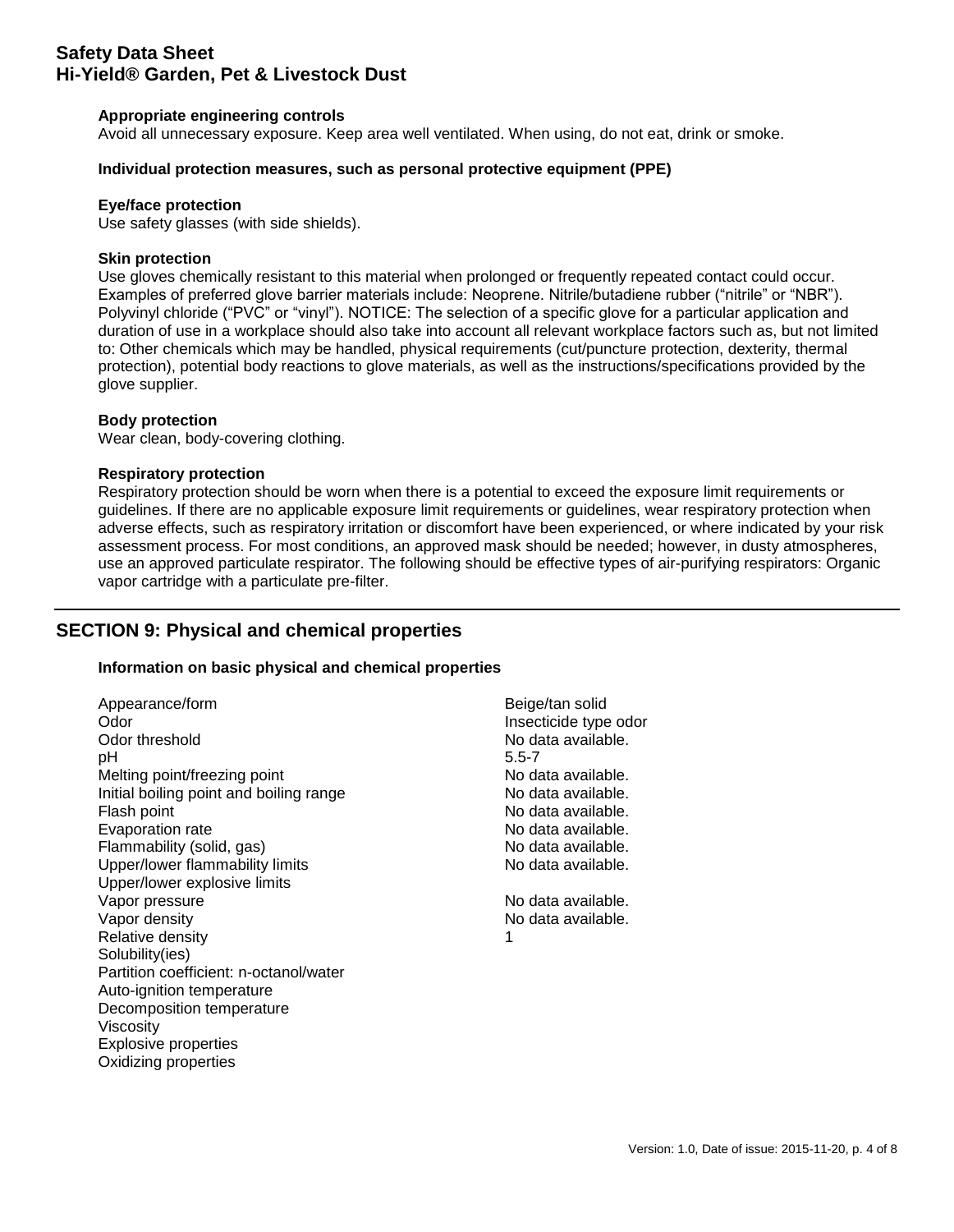**Other safety information** No data available.

## **SECTION 10: Stability and reactivity**

**Reactivity** Stable

**Chemical stability** Not established

**Possibility of hazardous reactions** Not established

**Conditions to avoid** Moisture. Extremely high or low temperatures and sources of ignition.

## **Incompatible materials**

Strong acids. Strong bases.

**Hazardous decomposition products** No additional information available

## **SECTION 11: Toxicological information**

## **Information on toxicological effects**

## **Acute toxicity**

Not Classified Permethrin (52645-53-1) LD50 oral rat - >383 mg/kg (Rat) LD50 dermal rat - 4000 mg/kg (Rat) LD50 dermal rabbit - >2000 mg/kg (Rabbit)

## **Skin corrosion/irritation**

Not Classified

pH: 5.5 - 7

**Serious eye damage/irritation** Not Classified

pH: 5.5 - 7

**Respiratory or skin sensitization** Not Classified

**Germ cell mutagenicity** Not Classified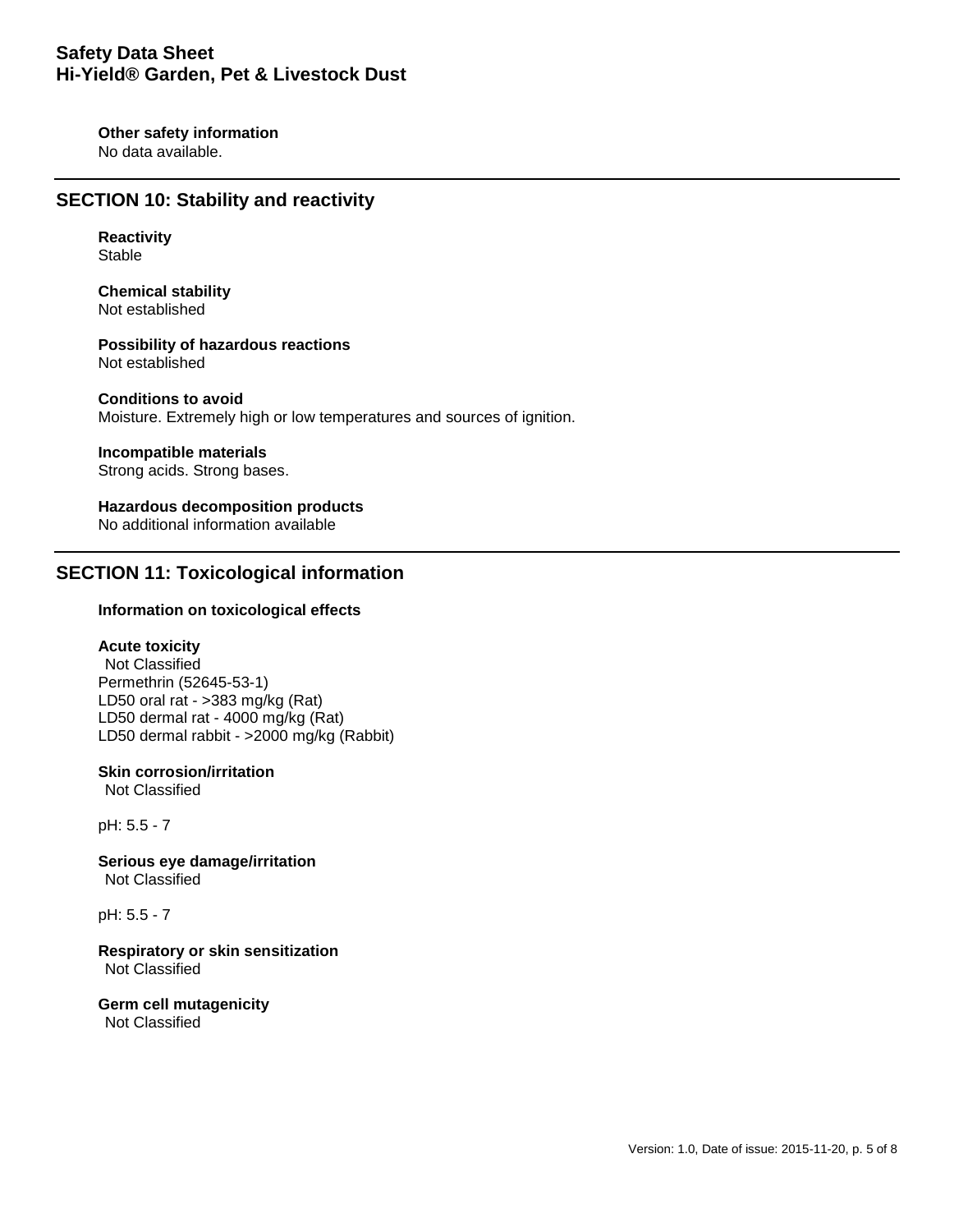## **Carcinogenicity**

Permethrin: A statistically significant increase in the incidence of lung and liver tumors was observed in female mice receiving diets containing 375 and 750 mg/kg/day of permethrin technical over 85 weeks.

## **Reproductive toxicity**

Not Classified

#### **Summary of evaluation of the CMR properties**

Permethrin was not teratogenic when tested in rats. Permethrin did not produce any mutagenic effects when tested in the Ames test.

#### **Aspiration hazard**

Not Classified

#### **Additional information**

Potential Adverse human health effects and symptoms: Based on available data, the classification criteria are not met.

## **SECTION 12: Ecological information**

#### **Toxicity**

This product is highly toxic to fish.

## **Persistence and degradability**

Not established

**Bioaccumulative potential** Not established

#### **Other adverse effects**

Do not discharge effluent containing this product into lakes streams, ponds, estuaries, oceans or other waters unless in accordance with the requirements of a National Pollutant Discharge Elimination system (NPDES) permit and the permitting authority has been notified in writing prior to discharge. Do not discharge effluent containing this product to sewer systems without previously notifying the local sewage treatment plant authority. For guidance, contact your State Water board or Regional Office of the EPA. Do not contaminate water when disposing of equipment wash waters.

## **SECTION 13: Disposal considerations**

## **Disposal of the product**

If wastes and/or containers cannot be disposed of according to the product label directions, disposal of this material must be in accordance with your local or area regulatory authorities. This information presented below only applies to the material as supplied. The identification based on characteristic(s) or listing may not apply if the material has been used or otherwise contaminated. It is the responsibility of the waste generator to determine the toxicity and physical properties of the material generated to determine the proper waste identification and disposal methods in compliance with applicable regulations. If the material as supplied becomes a waste, follow all applicable regional, national and local laws.

## **SECTION 14: Transport information**

**DOT (US)**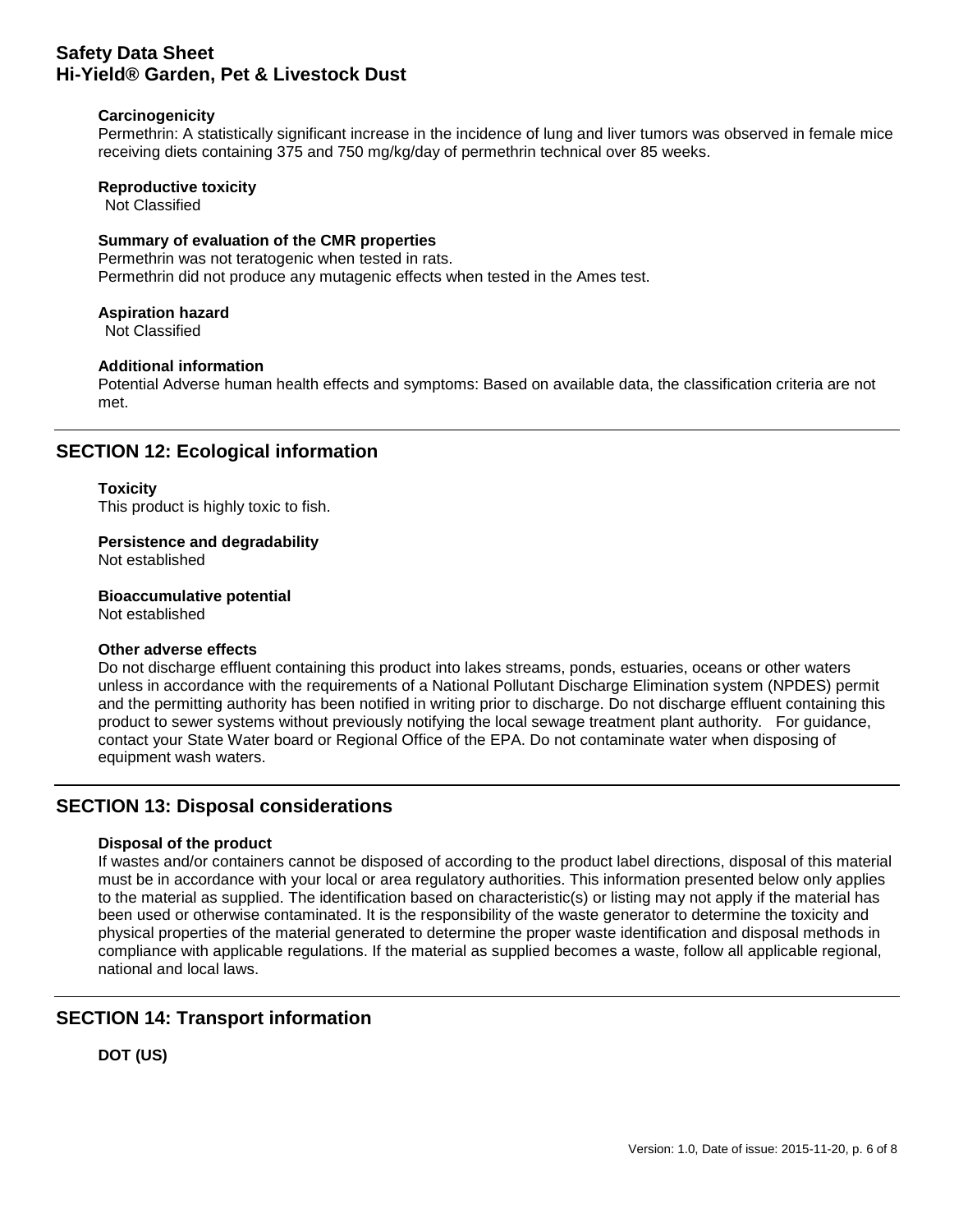Not dangerous goods

## **IMDG**

Not dangerous goods

## **IATA**

Not dangerous goods

## **SECTION 15: Regulatory information**

#### **Safety, health and environmental regulations specific for the product in question**

#### **Massachusetts Right To Know Components**

Chemical name: 3-(2,2-Dichloroethenyl)-2,2-dimethylcyclopropane carboxylic acid, (3-phenoxy-phenyl)methyl ester CAS number: 52645-53-1

**New Jersey Right To Know Components** Common name: PERMETHRIN CAS number: 52645-53-1

## **SARA 313 Components**

Title lll - Permethrin .25%

## **California Prop. 65 Components**

Permethrin contains a chemical know to the State of California to cause cancer and birth defects or other reproductive harm.

#### **Chemical Safety Assessment**

CAUTION: KEEP OUT OF REACH OF CHILDREN May be harmful if swallowed or absorbed through skin. Avoid breathing dust.

NFPA and HMIS are for Permethrin.

## **HMIS Rating**

| Hi-Yield® Garden, Pet & Livestock Dust |   |  |
|----------------------------------------|---|--|
| <b>HEALTH</b>                          |   |  |
| <b>FLAMMABILITY</b>                    |   |  |
| <b>PHYSICAL HAZARD</b>                 |   |  |
| <b>PERSONAL PROTECTION</b>             | C |  |

#### **NFPA Rating**